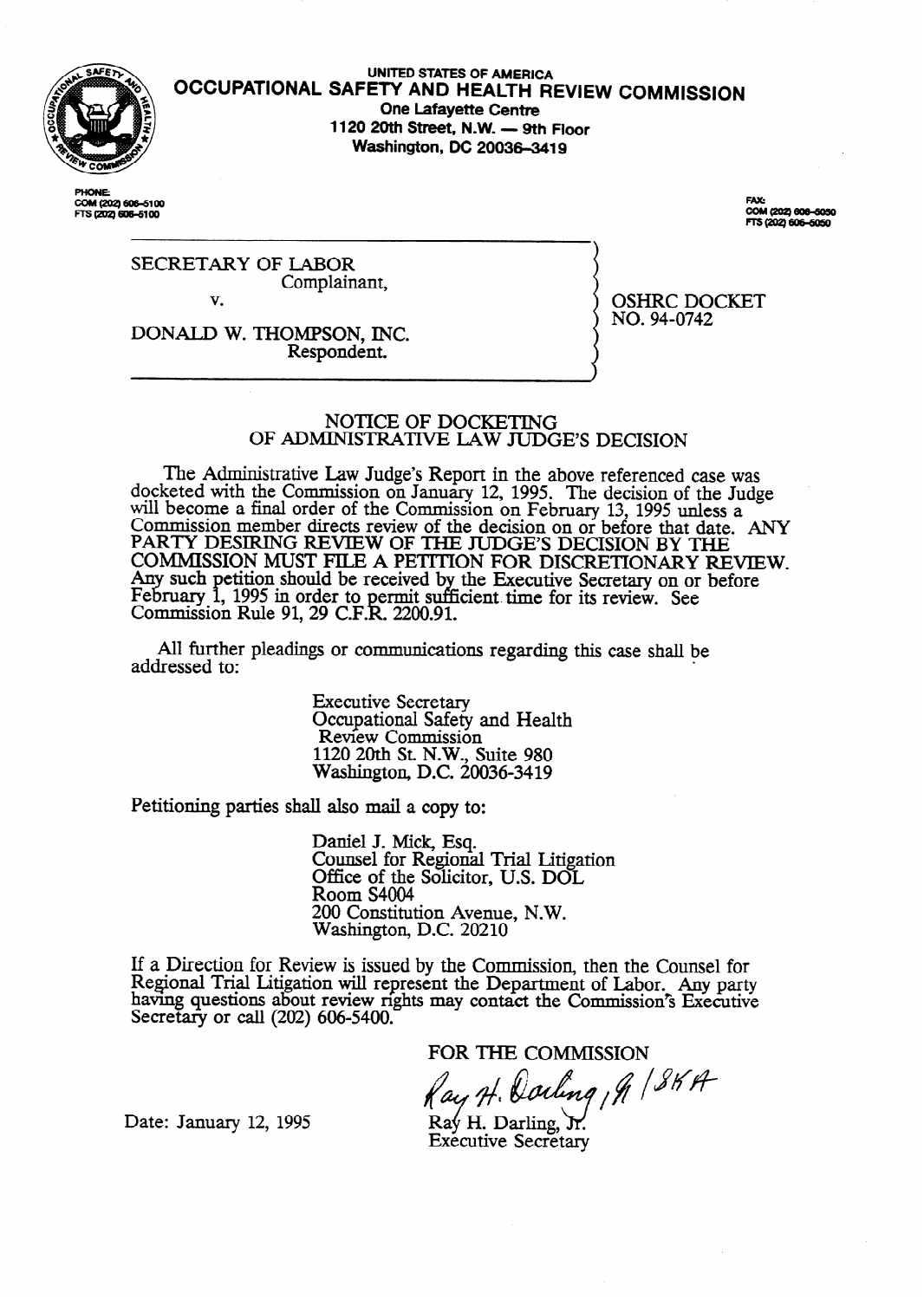## DOCKET NO. 94-0742

### NOTICE IS GIVEN TO THE FOLLOWING:

Daniel J. Mick, Esq. Counsel for Regional Trial Litigation Office of the Solicitor, U.S. DOL Room S4004 200 Constitution Ave., N.W. Washington, D.C. 20210

RODEIT FIIEL, ESC.<br>Assoc. Regional Sc Assoc. Regional<br>Office of the So ur<br>d ounchui<br>Ligitor I Office of the Solicitor, U.S. DOL 1111 Third Avenue, Suite 945<br>Seattle WA 08101 Seattle, WA 98101

Deborah L. Sather, Esq.<br>Stoel Rives Bolev Jones Stoch Rives Boley Jones & Grey 900 SW Fifth Avenue Suite 2300  $\sum_{i=1}^{n}$ 

Administrative La Occupational Safety and H Review Commission  $\frac{250}{ }$ 1244 North Denver, CO 80204 3582  $\mathcal{L}$  and  $\mathcal{L}$  is 0204 35824 35824 35824 35824 35824 35824 35824 35824 35824 35824 35824 35824 35824 35824 35824 35824 35824 35824 35824 35824 35824 35824 35824 35824 35824 35824 35824 35824 35824 35824 35824 35824

00110506409:10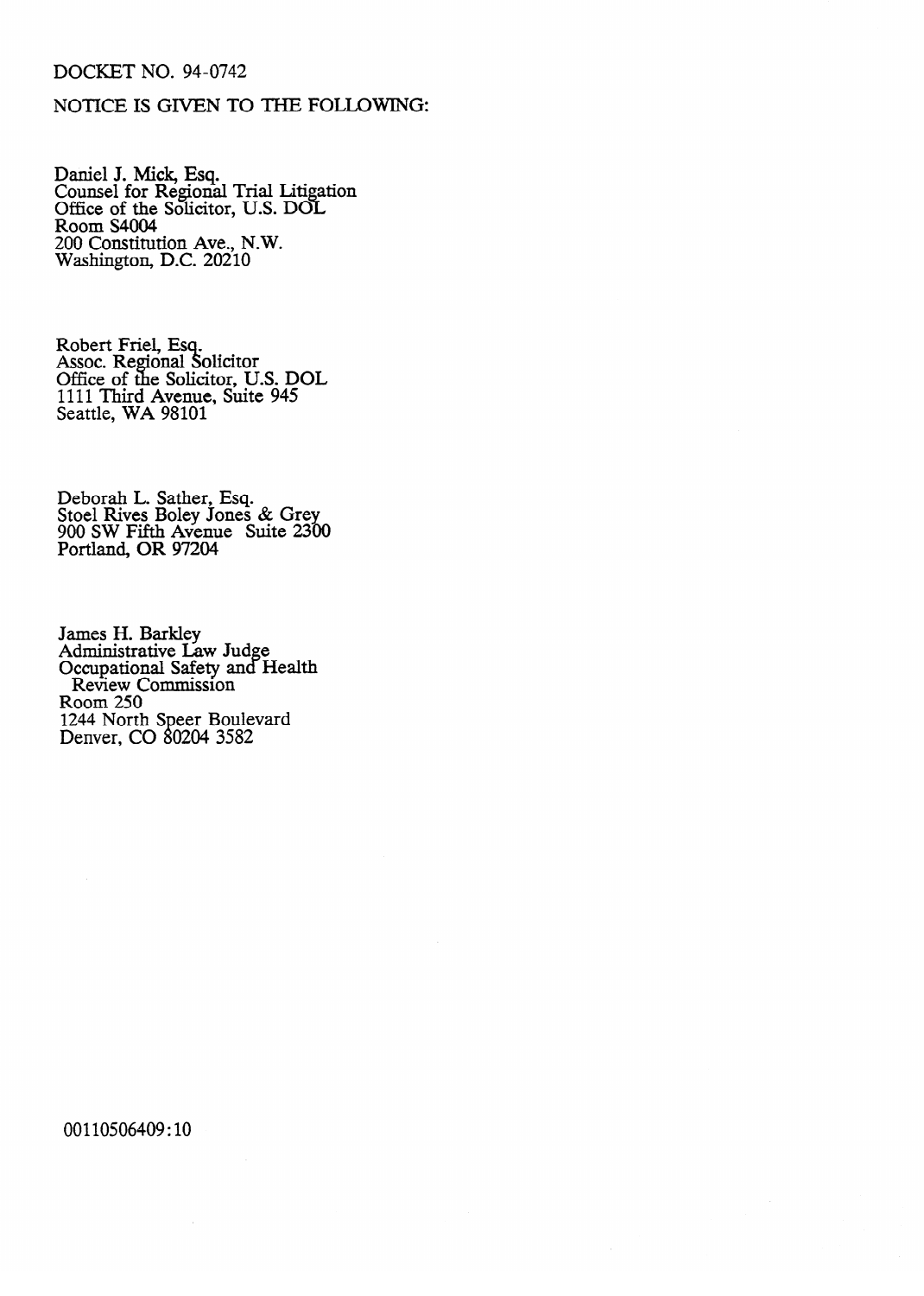

**UNITED STATES OF AMERICA OCCUPATIONAL SAFETY AND HEALTH REVIEW COMMISSION 1244 N. Speer Bouievard Room 250 Denver, Colorado 80204-3582** 

**COM 1903 RAL-3400** S (303) 844-3409

**FAX:** 

SECRETARY OF LABOR,

Complainant,

v.

DONALD W. THOMPSON, INC.,

Respondent.

OSHRC DOCKET NO. 94-0742

## APPEARANCES:

For the Complainant: Cathy L Barnes, Esq., Office of the Solicitor, U.S. Department of Labor, Seattle, WA

For the Respondent: Deborah L. Sather, Esq., Portland, OR

## DECISION AND ORDER

I

This matter was duly brought before the Commission by Respondent's notice of contest. The matter was set for hearing and tried on October 19, 1994.

Prior to the taking of evidence, Complainant withdrew Item 1 of Citation 1. At the conclusion of the hearing, findings of fact and conclusions of law were made with respect to the existence of the violations remaining at issue and the appropriate penalty. Findings were not made with respect to the serious characterization of Items 2, 3 and 4 of Citation No. 1. These findings are made now. Impalement on the unguarded rebar would cause serious physical injury, as would contact with the blade of the radial saw.

Respondent's October 31, 1994 Motion for Reconsideration is without merit, and is DENIED. The Compliance Officer's testimony establishes the cited violations. No witnesses with first hand knowledge of the worksite conditions during the inspection contradicted the CO's testimony.